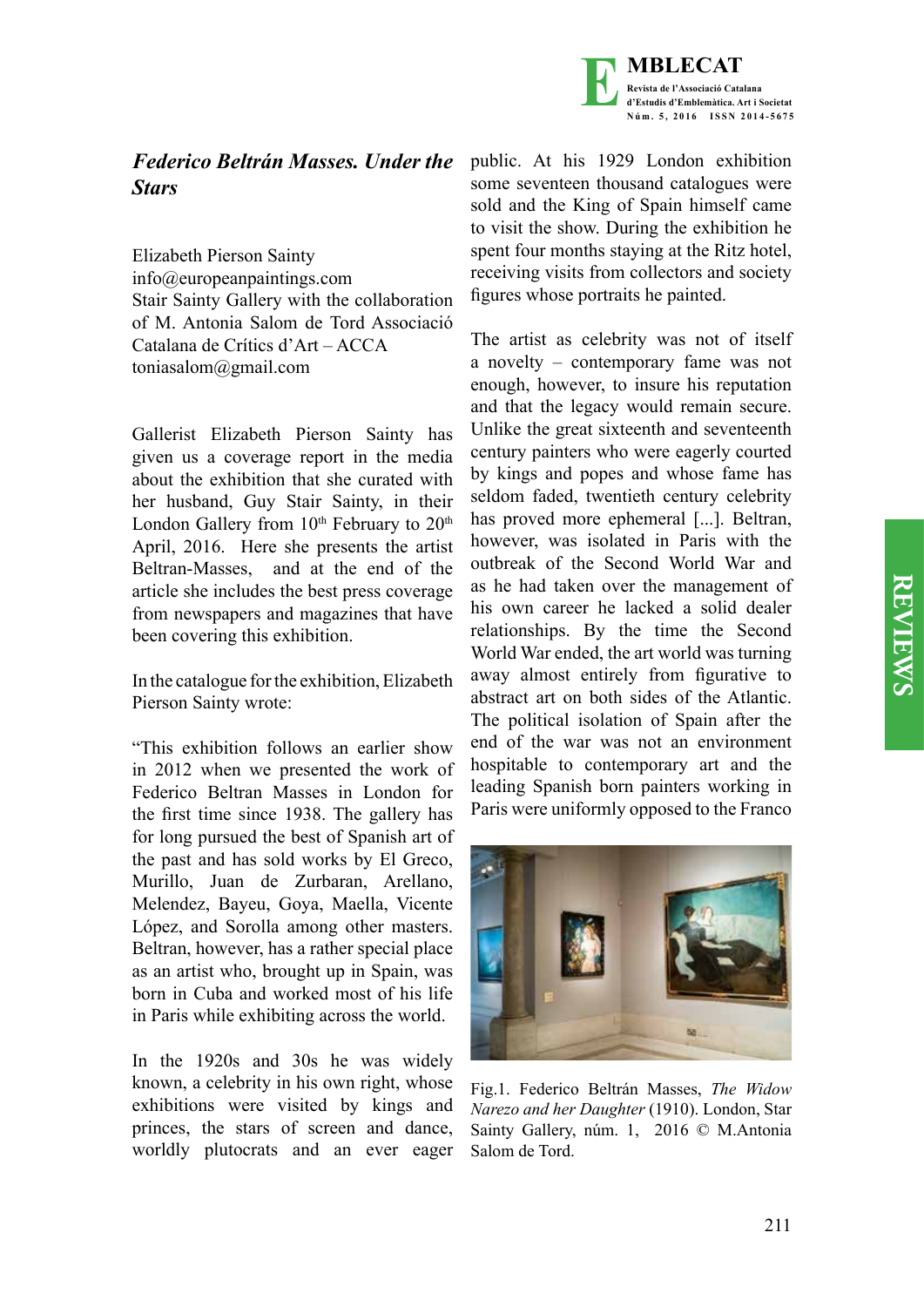## **Federico Beltrán Masses. Under the Stars**

Elizabeth Pierson Sainty



Fig. 2. Federico Beltrán Masses, *Salomé* (1918). London, Star Sainty Gallery, núm. 5, 2016 © M.Antonia Salom de Tord.

regime. Beltran's rapidly declining health removed him from public consciousness and his death in 1949 was unreported outside his native country. Beltran was in many ways, however, progressive – he choose subjects which, while superficially ambiguous, dealt with the taboo issues of female same-sex relationships and the new world of film. His painting style moved away from the free realism of Sorolla and Zuloaga to concentrate on the relationship of colours, nearly always dominated by a deep, rich blue which became known as Beltran blue. Although the paintings are themselves figurative, the figures are placed in a way that makes them subservient to a mosaic of colours which fill his canvases to form the composition. While many of his society portraits are conventional and typical of their time, he was also sought out by bold, independent women who wanted their portrait to make a statement and he readily obliged.

This show marks for this gallery a change of emphasis – while it is more and more difficult to find works of art from the more distant past of the first rank, the rediscovery of Beltran Masses is evidence that there are still interesting and significant artists worthy of their stories being retold and having their art reintroduced to the collectors of the twenty-first century."

At the height of Beltran's fame, his masterpieces were exhibited in London at the New Burlington Galleries of the Royal Academy in 1929. *The Observer* and *Daily Mai* critic and historian, Paul George Konody (1872-1933) wrote the introduction to the exhibition catalogue, and reviewed it for the *Daily Mail* in a one page article. Fame proved fleeting, however, and Lfter that, the artist remained in Paris during the Second World War - as a citizen of a neutral power he was able to live relatively undisturbed by the German occupation. The art market suffered, however, Beltran did not have a contract with any particular dealer and he was forced to move to a smaller home, giving painting lessons in his studio in order to make ends meet.



Fig. 3. Federico Beltrán Masses, *The Wicked Maja* (1918) between *Granada* (1929) and *The Venetian Sisters* (1920 ). London, Star Sainty Gallery, núm. 6, 14 and 8, 2016 © M.Antonia Salom de Tord.

The current exhibition presents an important number of paintings from private collectors and the heirs of the artists widow, all being representative of his artistic career from 1910 to 1934. Their titles illustrate his Cuban and Spanish roots and feature subjects in which the artist took a great interest, such as *The Widow Narezo and*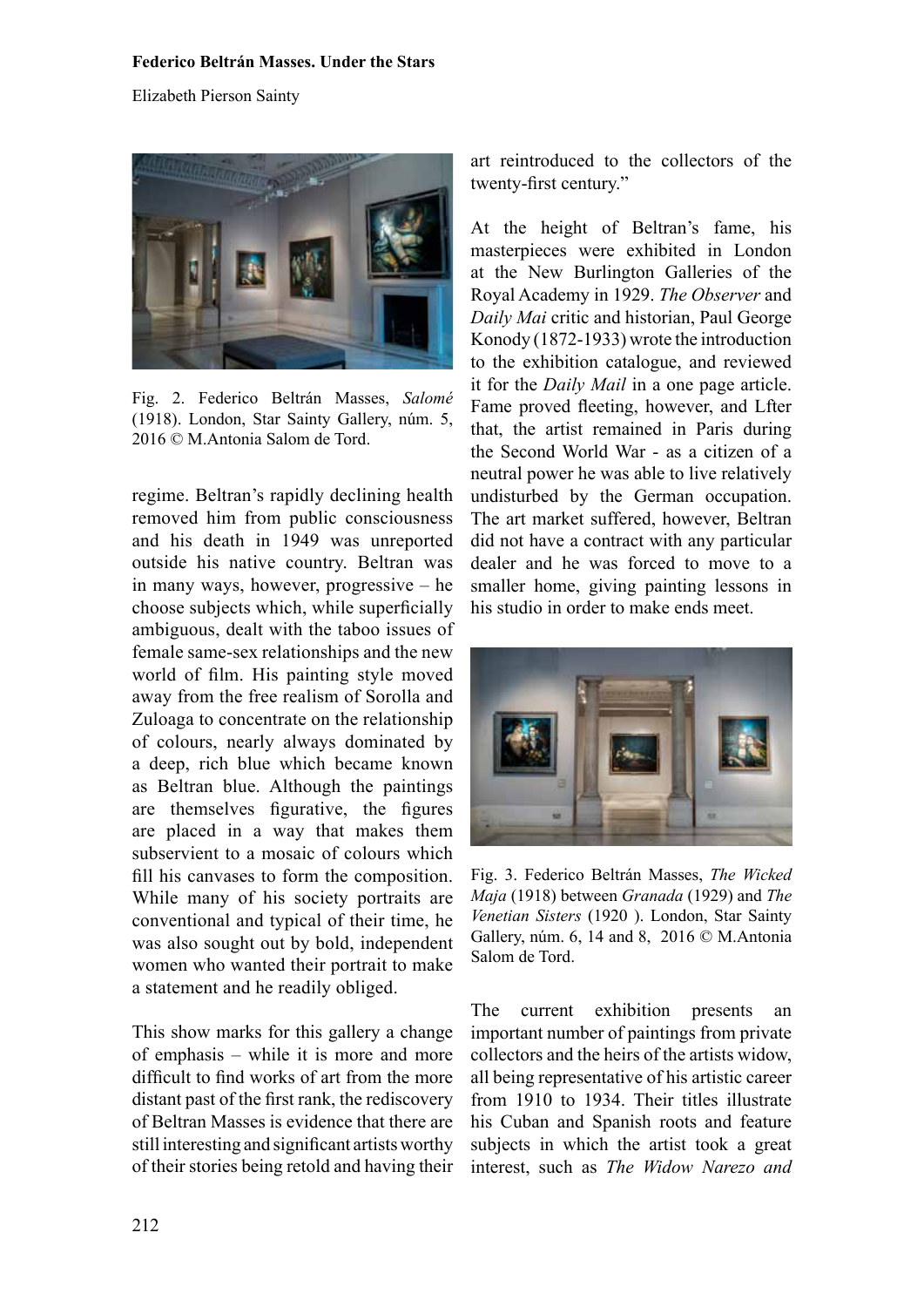



Fig. 4. Federico Beltrán Masses, *Las Ibéricas* (1924). London, Star Sainty Gallery, núm. 11, 2016 © M.Antonia Salom de Tord.

*her Daughter* (fig.1); *La Mirabella*; *Under the Stars*; *Leda and the Swan I* (fig.5) *and II*; *Salomé* (fig.2); *The Wicked Maja* (fig.3); *The Lemons*; *The Venetian sisters*; *Freda Dudley Ward* (*Marquesa de Casa Maury*); *In a Minor Key*; *Las Ibéricas* (fig.4); *Tropical I and II*; *Granadas*; Passion, and *Tres Para Uno*.

Many of the artist's more important works were not known until 2007 when the first of three public exhibitions in Salamanca (Spain) was held, followed in 2010 by Barcelona and, in 2012, at the Real Academy of San Fernando in Madrid. That is why M. Antonia Salom appreciates that the Alain Blondel Gallery in Paris, and Stair Sainty Gallery in London, made an excellent contribution in 2012 and especially in 2016, because this last exhibition offered the public masterpieces from different owners in one single exhibition.

The list of press and media reports features articles from around the world, most notably the United Kingdom, the United States and Spain, including The London Times; The Sunday Telegraph; The Financial Times; The Weekend FT (Financial Times); FT (Financial Times) How to Spend It; The Art Newspaper; Harpers Bazaar; The

Week; Antique Trade Gazette; El Mundo, Cultura; El Mundo; 20 Minutos; The London Magazine; The City Magazine; Art Attack; Wall Street International; Art Daily; Luxury London; Art Rabbit; ArtNet News; El Confidencial; Mayfair Times; Tendencias Magazine; El Espectadorartes; Artes Jacksons; The Art Newspaper, etc.

We would like to highlight the article published in *The Sunday* the 14th February in which the author said that Beltran met with celebrities and "Every iconic Hollywood figure of the time seemed to fall at his feet". Two days later, the same critic Mark Hudson wrote that Beltran "... was one of the world's most successful artists, courted by film stars, monarchs and some of the most eccentric and wealthy celebrities of the Jazz Age".

Catriona Gray wrote in *Harper's Bazaar*,  $10<sup>th</sup>$  February, the title of the article being "What to see: Federico Beltran Masses at Stair Sainty, Mayfair: The forgotten paintings of a society artist" saying that Beltran "...mixed with the people that he painted: Joan Crawford, Randolph Hearts and the actor Rudolph Valentino. The interwar years of the 1920s and 1930s were his heyday, with an entire pavilion devoted to his work at the 1920 Venice Biennale".

Finally, Guy Sangster-Adams wrote: "Seeing Beltran Masses's paintings for the first time is rather suddenly and fantastically being able to see black and white silent films in full colours [...] They give the imagination the most fabulous run, just as they did for the post-war generation; as Beltran Masses wrote in 1938 that 'Art is a safety valve for our imagination –an escape from the chains forged for our lifetime by the cursed war of 1914'." (*The London Magazine*, number April-May 2016).